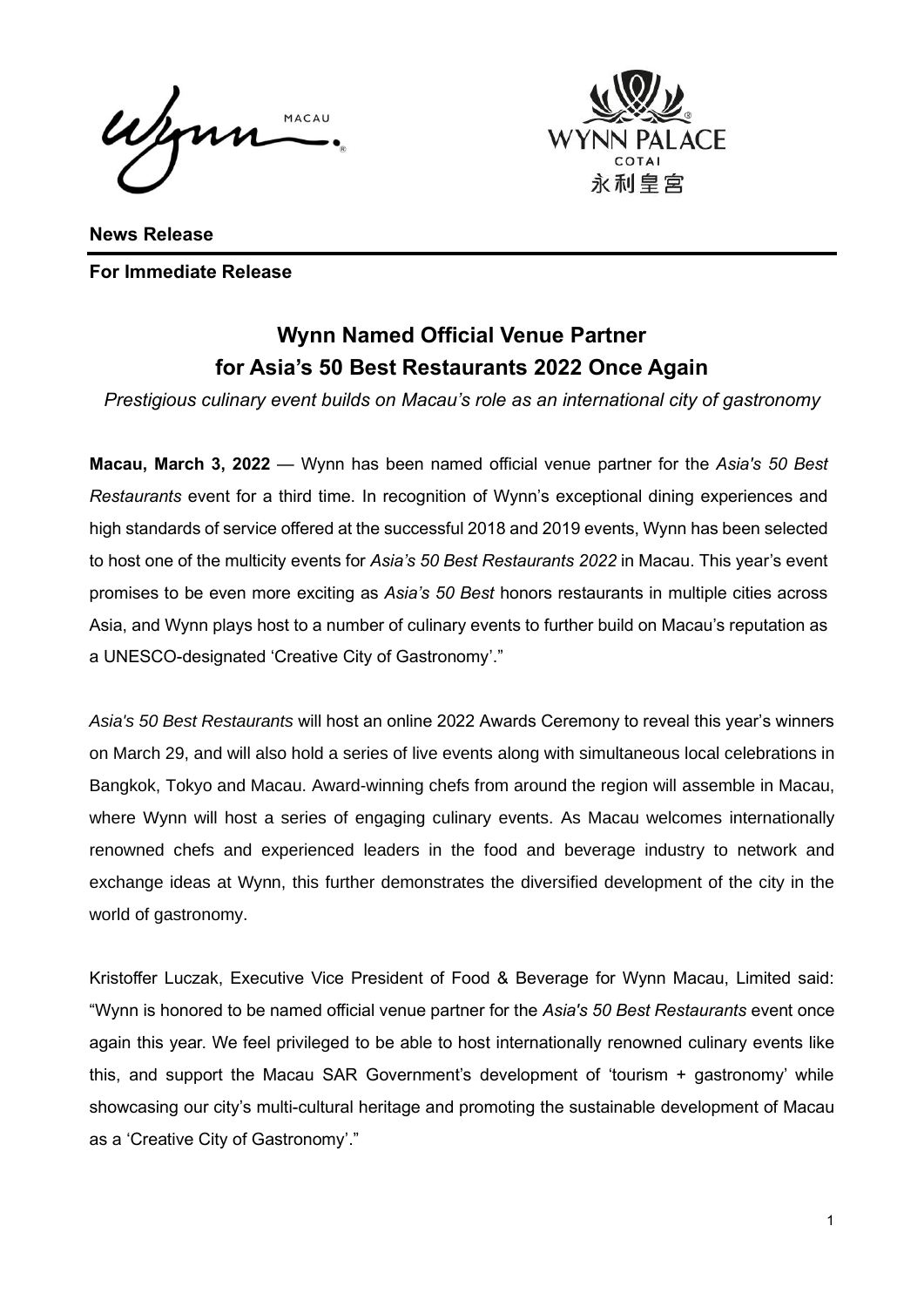



Highlights of the *Asia's 50 Best Restaurants* event include the **2022 Awards Ceremony** and a **#50BestTalks** gastronomy forum titled **#50BestTalks: Space To Think**, which will be held on March 29 at Wynn Macau. During the **#50BestTalks** forum, a number of influential chefs and culinary professionals will discuss what makes Asian cuisine truly unique and share new ideas to advance the sustainable development of the culinary industry. From March 28 to 29, a number of *Asia's 50 Best* celebrity chefs and award-winning chefs from Wynn will also join together to host **4 hand Collaborative Feasts,** and mixologists from *Asia's 50 Best Bars* will participate in a **"Wynn Guest Mixologist"** event.



 $-$  END  $-$ 

**Wynn Macau**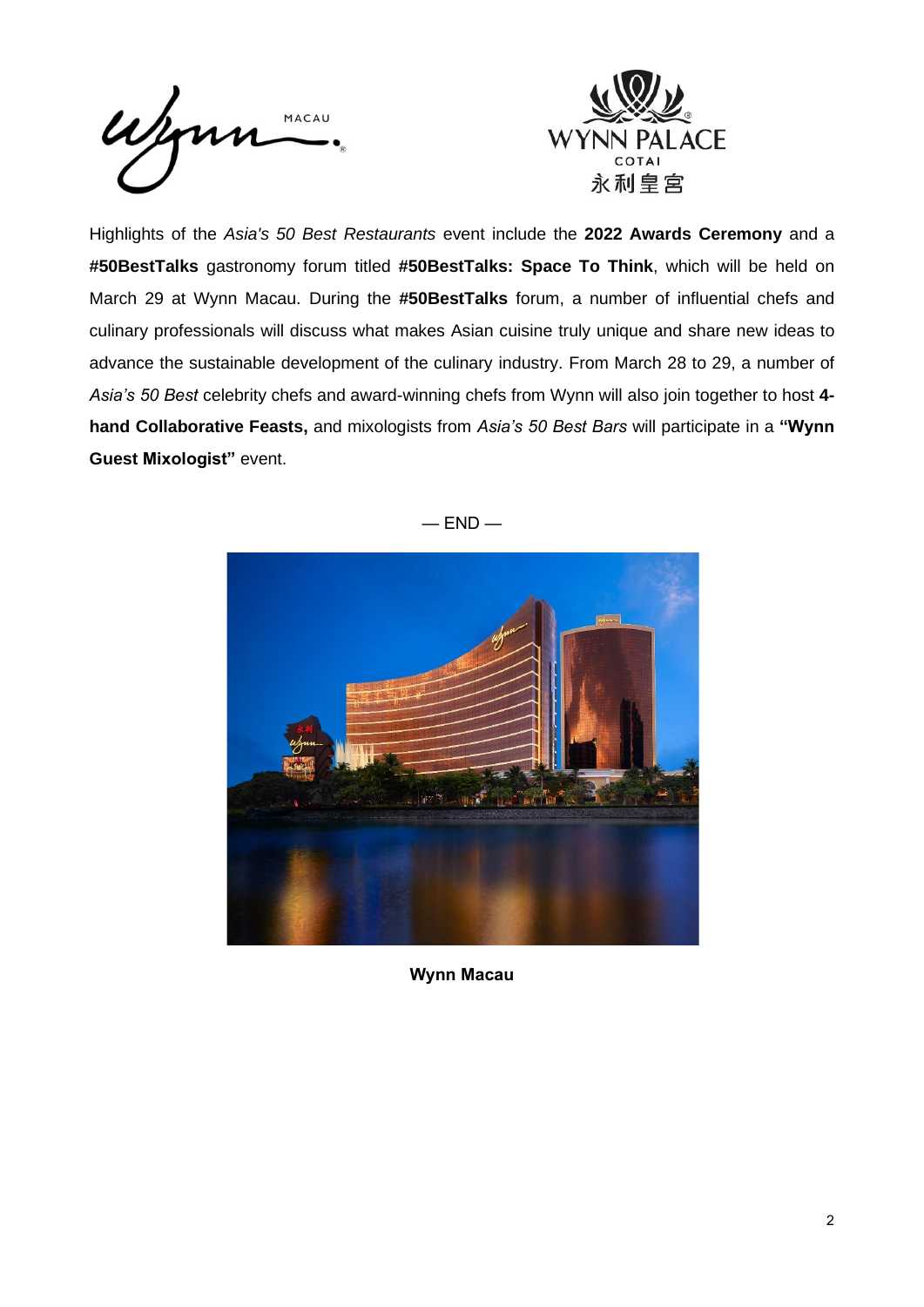Wynn MACAU



## **ABOUT WYNN MACAU**

[Wynn Macau](https://www.wynnmacau.com/en) is a luxury hotel and casino resort in the Macau Special Administrative Region of the People's Republic of China with two iconic towers featuring a total of 1,010 spacious rooms and suites, approximately 252,000 square feet of casino space, over 59,000 square feet of retail space, 12 food and beverage outlets, two spas, a salon and a pool. The resort proudly boasts three distinct entertainment experiences, including Macau's only choreographed Performance Lake, blending lofty plumes of water, gracefully choreographed music from Broadway tunes to renowned Chinese songs, powerful LED lights and fire effects.

Wynn Macau is operated by international resort developer [Wynn Resorts,](http://www.wynnresorts.com/) recipient of more Forbes Travel Guide Five Star Awards than any other independent hotel company in the world. Wynn Macau continues to hold the distinct honor of being the only resort in the world with 8 Forbes Five-Star Awards for five consecutive years. Wynn Macau opened on September 6, 2006 and its second tower – Encore opened on April 21, 2010. For more information on Wynn Macau, visit [press.wynnmacau.com.](https://press.wynnmacau.com/en)

## **ABOUT WYNN PALACE**

[Wynn Palace](https://www.wynnpalace.com/en) is the second luxury integrated resort from international resort developer Wynn Resorts in the Macau Special Administrative Region of the People's Republic of China, following the launch of Wynn Macau. Located in the Cotai area, it features a 28-storey hotel with 1,706 exquisitely furnished rooms, suites and villas, versatile meeting facilities, over 106,000 square feet of renowned luxury retail, 14 food and beverage outlets, Macau's largest spa, a salon, a pool and approximately 424,000 square feet of casino space. The resort also features a variety of entertainment experiences, including the dazzling 8-acre Performance Lake that mesmerizes guests with a choreographed display of water, music and light, the unique SkyCab, spectacular, large-scale floral displays and an extensive collection of art works by some of the world's leading artists.

Wynn Resorts is the recipient of more Forbes Travel Guide Five Star Awards than any other independent hotel company in the world. Wynn Palace is the first and only resort in the world with more than one thousand rooms to receive Forbes Travel Guide Five Star Awards. Wynn Palace opened on August 22, 2016. For more information on Wynn Palace, visit [press.wynnpalace.com.](https://press.wynnpalace.com/en)